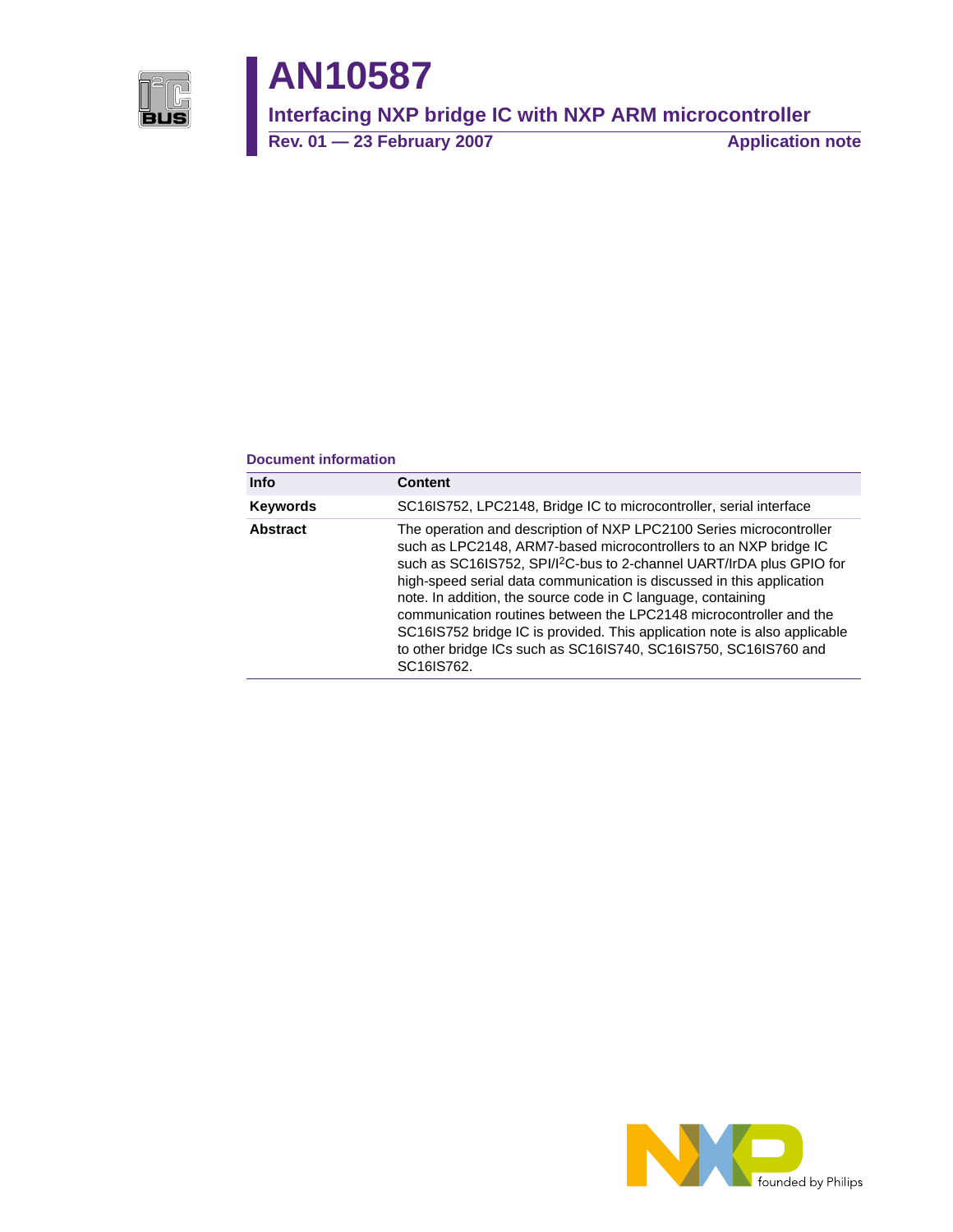#### **Revision history**

| <b>Rev</b> | <b>Date</b> | <b>Description</b>                 |
|------------|-------------|------------------------------------|
| 01         | 20070223    | Application note; initial version. |

# **Contact information**

For additional information, please visit: **http://www.nxp.com**

For sales office addresses, please send an email to: **salesaddresses@nxp.com**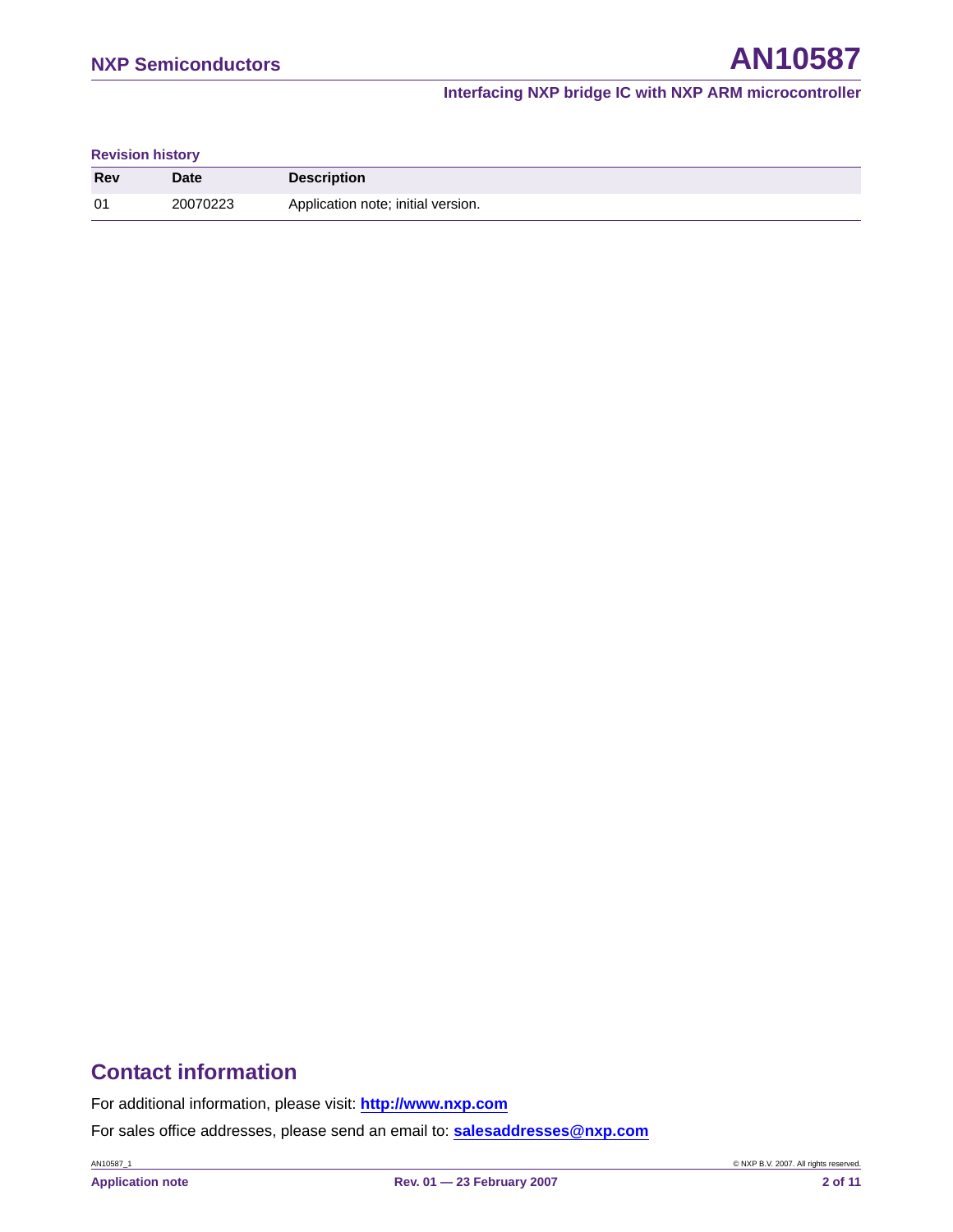# <span id="page-2-1"></span>**1. Introduction**

The NXP Bridge IC is a new generation of interface solutions for managing high-speed serial data communication among various bus interfaces such as SPI, I<sup>2</sup>C-bus, UART including RS-232 and RS-485, IrDA, and GPIO. The Bridge IC is commonly used to overcome the limitation of the host bus interface to peripherals and provides easy to interface with existing different serial buses interface.

The description of the block diagram, hardware, firmware, and software are described in the next paragraph for users to quickly understand the implementation of the NXP LPC2100 Series microcontroller to NXP Bridge IC serial interface for RS-232 point-point communication, RS-485 multi-drop application, IrDA wireless links communication, and GPIO interface. The source code in C language for SPI-bus interface is provided to show how to write a simple communication program between the microcontroller and the Bridge IC serial interface. The goal is to help users to design the Bridge IC in their application and also shorten their product development cycle.

# <span id="page-2-2"></span>**2. Block diagram**

The block diagram depicted in [Figure 1](#page-2-0) shows the circuit connection between an NXP Bridge IC such as SC16IS752 and NXP LPC2100 Series microcontroller such as LPC2148. The Bridge IC offers simple, flexible, and minimal connection to the microcontroller. The Bridge IC embedded SPI and I2C-bus for the host interface so the microcontroller can easily control the Bridge IC with few wires connection through SPI or  $1<sup>2</sup>C$ -bus, which is a widely-used serial bus interface. If the  $1<sup>2</sup>C$ -bus is selected, the Bridge can interface to the microcontroller with 2-wire connection. The signals on the 2 wires are SCL (Serial Clock) and SDA (Serial Data). If the SPI-bus interface is selected, the Bridge IC can interface to the microcontroller with 4-wire connection. The signals on the 4 wires shown in [Figure 2](#page-3-0) are SO (master input Slave Output), SI (master output Slave Input), CS (slave Chip Select), and SCLK (SPI Clock).



<span id="page-2-0"></span>After the microcontroller and Bridge IC are wired properly and their connection is established, the microcontroller can send data to and receive data from UART devices via the Bridge IC. The Bridge IC receives the data from the microcontroller via the SPI or I 2C-bus interface and sends the data to the UART devices via RS-232 or RS-485 bus interface and when the Bridge IC receives the data from the UART/IrDA/GPIO devices, the Bridge IC will notify the microcontroller by generating an interrupt signal, then the microcontroller can access the data from the Bridge IC via the SPI or  ${}^{12}C$ -bus interface.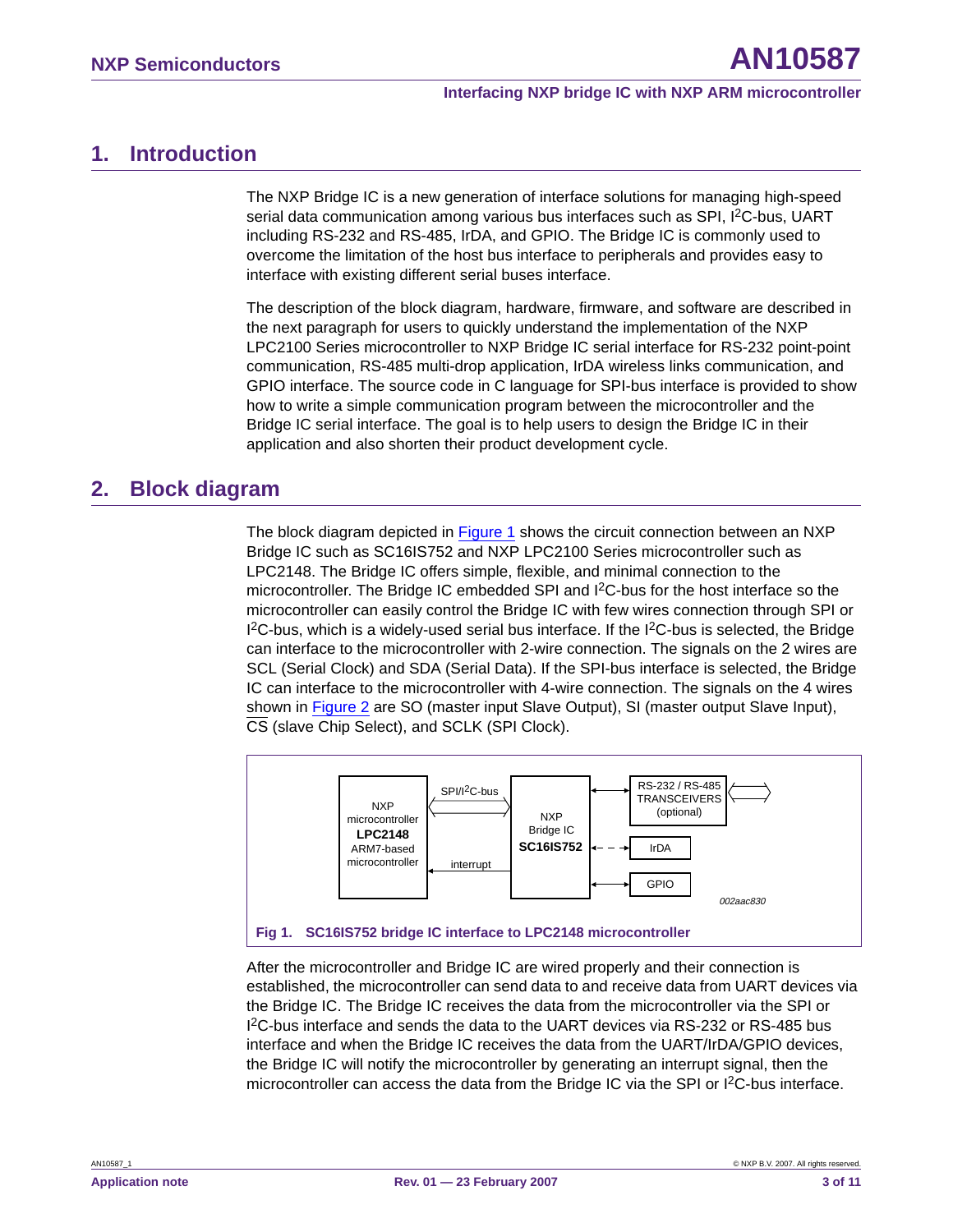|                                                        | <b>NXP</b><br><b>LPC2148</b><br>ARM7-based<br>microcontroller | P0.4/SCK0   | <b>SCLK</b>            | <b>NXP</b><br><b>Bridge IC</b><br><b>SC16IS752</b> |  |  |
|--------------------------------------------------------|---------------------------------------------------------------|-------------|------------------------|----------------------------------------------------|--|--|
|                                                        |                                                               | P0.5/MISO0  | <b>SO</b>              |                                                    |  |  |
|                                                        |                                                               | P0.6/MOSI0  | SI                     |                                                    |  |  |
|                                                        |                                                               | P0.7/SSEL0  | $\overline{\text{cs}}$ |                                                    |  |  |
|                                                        |                                                               | P0.14/EINT1 | <b>IRQ</b>             |                                                    |  |  |
|                                                        |                                                               |             | <b>SPI</b>             |                                                    |  |  |
|                                                        |                                                               |             | $\pi$                  | 002aac831                                          |  |  |
|                                                        |                                                               |             |                        |                                                    |  |  |
| Fig 2. SPI bus interface between LPC2148 and SC16IS752 |                                                               |             |                        |                                                    |  |  |

# <span id="page-3-1"></span>**3. Hardware description**

<span id="page-3-0"></span>The hardware consists of the two major parts: the microcontroller and the Bridge IC. The Bridge IC provides a seamless interface convergence between the SPI or I<sup>2</sup>C-bus and RS-232 or RS-485 protocols and vice versa. In addition, the Bridge IC checks the data transmission for errors and maintains very high data throughput.

The functions of the two major parts are described as follows:

**•** NXP LPC2148 microcontroller

The microcontroller connection to the Bridge IC is through the SPI or I<sup>2</sup>C-bus interface. The microcontroller acts as a master controlling the Bridge IC with the embedded firmware code in the microcontroller ROM (Read Only Memory). The microcontroller initiates the data transfer on the bus and controls the Bridge IC with the chip select pin for SPI-bus interface. For the SPI-bus interface, these signals ( $V<sub>CC</sub>$ , SS, MISO, MOSI, SCLK, GND, IRQ) have to be connected between the microcontroller and the Bridge IC.

**•** NXP SC16IS752 Bridge IC

The Bridge IC acts as a slave interface convergence between the microcontroller and UART peripherals. The Bridge IC handles the SPI or I2C-bus interface to the microcontroller and the UART that consists of transmitter and receiver. The transmitter sends the data received from the microcontroller to the UART peripherals. The receiver sends the data received from the UART peripherals to the microcontroller. In addition to the UART peripherals, the microcontroller can control IrDA and GPIO peripherals.

The Transceivers are optional and can be intended for RS-232 or RS-485 communication interface. The Transceivers consist of drivers and receivers. The drivers convert the UART-logic output levels to RS-232 or RS-485 signals, whereas the receivers convert the RS-232 or RS-485 signals to UART-logic input levels. If the UART-logic levels conversion is not required, the Transceivers are optional.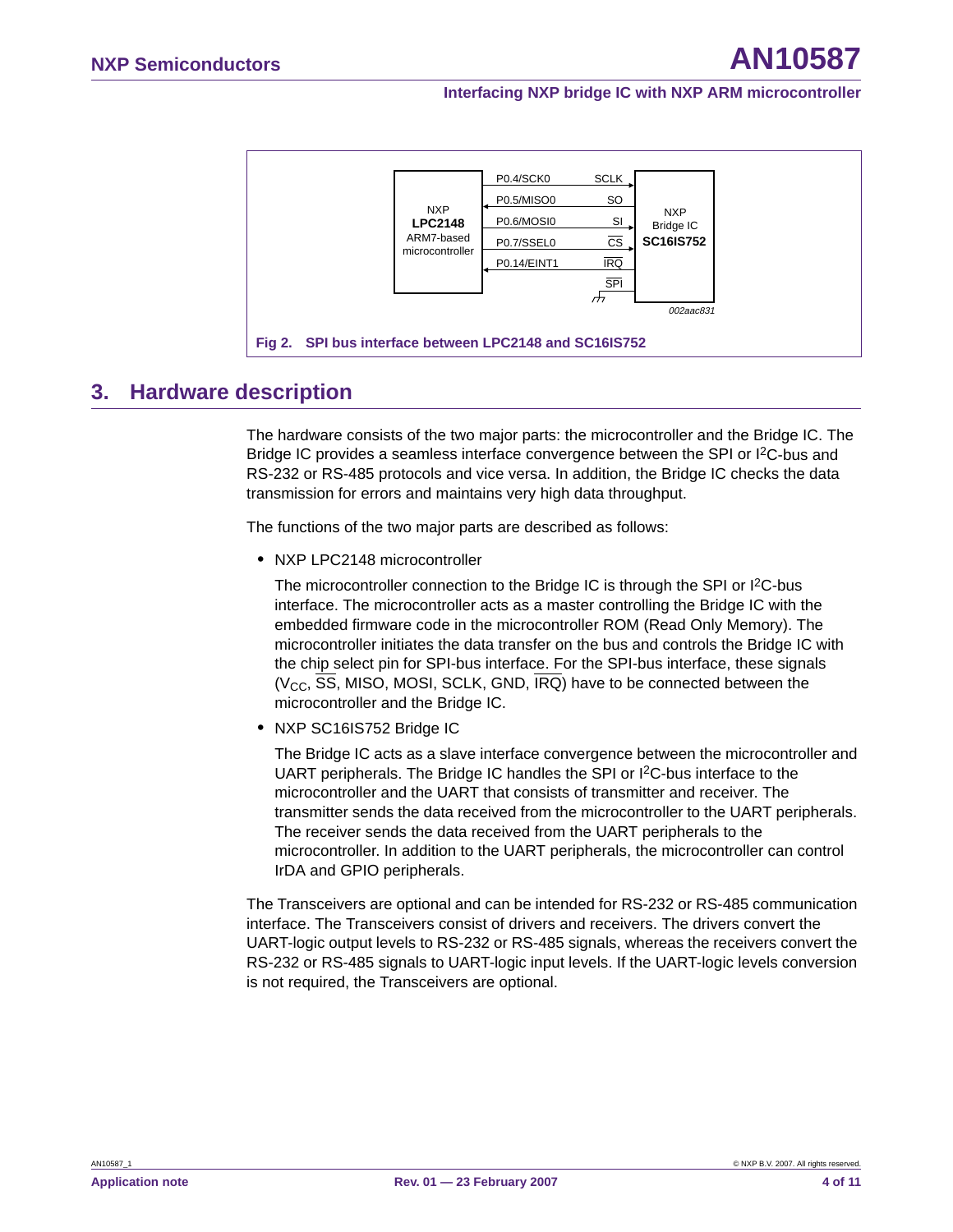# <span id="page-4-0"></span>**4. Software description**

The programming of the Bridge IC can be done by writing firmware code, which requires the following software:

- **•** Keil is one of the embedded system vendors that provide the software development tools for the NXP LPC2148 microcontroller. The software compiles the firmware code written in 'C' and generates an 'Intel Hex' file. The software evaluation development kit can be downloaded from the Keil web site.
- **•** LPC2000 Flash Utility is a free Windows application software that allows easy programming of the NXP LPC2148 microcontroller. The software loads the 'Intel Hex' file to the microcontroller by using its in-system programming mode communicating through the serial port. The software can be downloaded from [http://www.nxp.com/products/microcontrollers/support/software\\_download/lpc2000/.](http://www.nxp.com/products/microcontrollers/support/software_download/lpc2000/)

# <span id="page-4-1"></span>**5. In-System Programming mode**

NXP LPC2148 microcontroller has an on-chip Flash program memory with In-System Programming (ISP), which allows the microcontroller to be programmed without removing the microcontroller from the board and also the microcontroller, which previously programmed can be reprogrammed without removal from the board.

The microcontroller must be powered-up in a special 'ISP mode' to perform the ISP operation. The ISP mode allows the microcontroller to communicate with a host device such as PC through a serial port. The host sends commands and data to the microcontroller. The commands can be erase, read, and write. After the completion of the ISP operation, the microcontroller is reconfigured and has to be reset or power cycled so the microcontroller will operate normally.

The ISP programming for the device can be done using a Windows application software, which uses an Intel Hex file as input to program it. For more information about the software, please refer to [Section 4 "Software description".](#page-4-0)

# <span id="page-4-2"></span>**6. Firmware description**

The firmware code for the LPC2148 microcontroller is written in C language for SPI-bus interface. It can be compiled by using an embedded C compiler. For more information about the compiler, please refer to [Section 4 "Software description".](#page-4-0)

The firmware code consists of three major blocks, which are Main Loop, Interrupt Service Routine, and Bus Interface layer described as follows.

## <span id="page-4-3"></span>**6.1 Main Loop**

The function of the Main Loop is to initialize the SPI port of the microcontroller (see [Table 1\)](#page-5-0) and also to initialize the Bridge IC by writing a byte to the Bridge IC registers (see [Table 2\)](#page-6-0). Inside the Main Loop, the microcontroller can select one of the two methods for communicating to the Bridge IC. The first method is polling the Bridge IC status register regularly. The second method is using an interrupt handler in the interrupt service routine until the Bridge IC generates an interrupt. If using the interrupt handler, the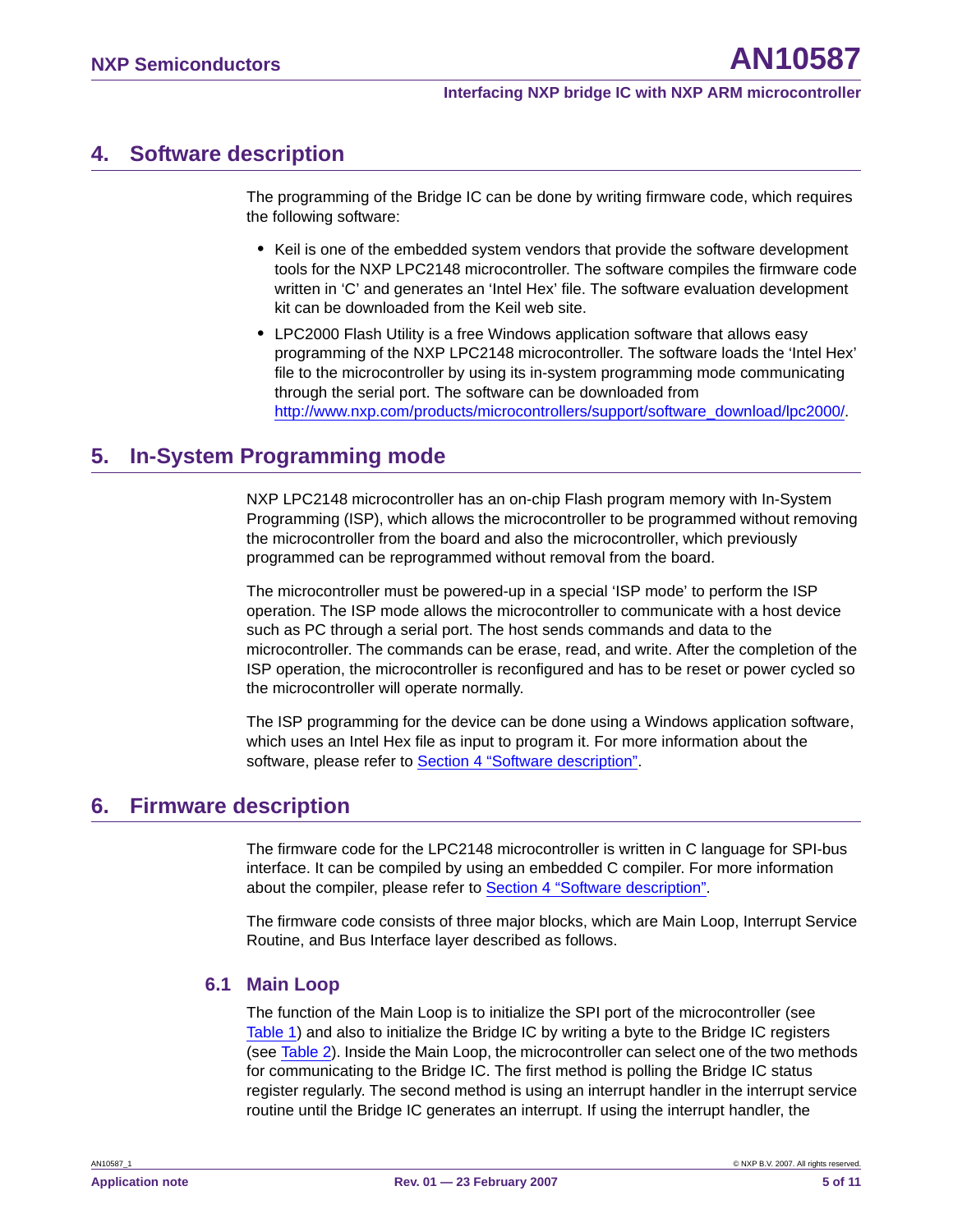interrupt pins of the Bridge IC must be connected to the microcontroller and the interrupt bits register must be enabled. The other function of the Main Loop is to keep checking the event flags and pass to the appropriate subroutine for further processing.

```
Table 1. Initialize SPI port of the microcontroller
```

```
Void init_mcu_port (void) 
{
  // SPI port: P0.4=SCK0, P0.5=MISO0, P0.6=MOSI0, P0.7=SSEL0
 PINSEL0 |= 0x20001500; // set SCK0, MISO0, SSEL0, EINT1
       // Bit 29:28 = p0.14 => 10=EINT1
       // Bit 15:8 = p0.4-7 => SPIO0 (SCLK, MISO, MOSI)
 VICIntSelect |= 0x00008000; // enable a VIC Channel as FIQ
 VICIntEnable |= 0x00008000; // enable EINT1
       // Bit 17-14 = EINT3-0
 VICDefVectAddr = (unsigned long) DefaultIRQ; // set Default interrupt vector
  // GPIO direction
 IO0DIR |= 0x000000D0; // set SCK0, MOSI0, SSEL0 as output and MISO0 as input
      // Bit 29:28 = p0.14 (set EINT1 as input)
       // Bit 15:8 = p0.7-4 (SSEL0, MOS10, MISO0, SCK0)
  // GPIO setting 
  IO0SET |= 0x00000080; // set p0.7 (SSEL0) to high (disable SPI slave chip select)
  // Control the rate of the APB clock in relation to the processor clock
 VPBDIV = 0x1; // set APB clock to same as processor clock
  // SPI Clock Counter Register to control the frequency of master's clock
 S0SPCCR = 0x6; // set SCLK (SPI clock)
  // SPI Control Register to control the SPI operation
 S0SPCR = 0x20; // set SPI mode 0 (CPHA=0, CPOL=0), master mode, MSB first
                // set SPI interrupt enabled, 8 bits of SPI data per transfer
```
}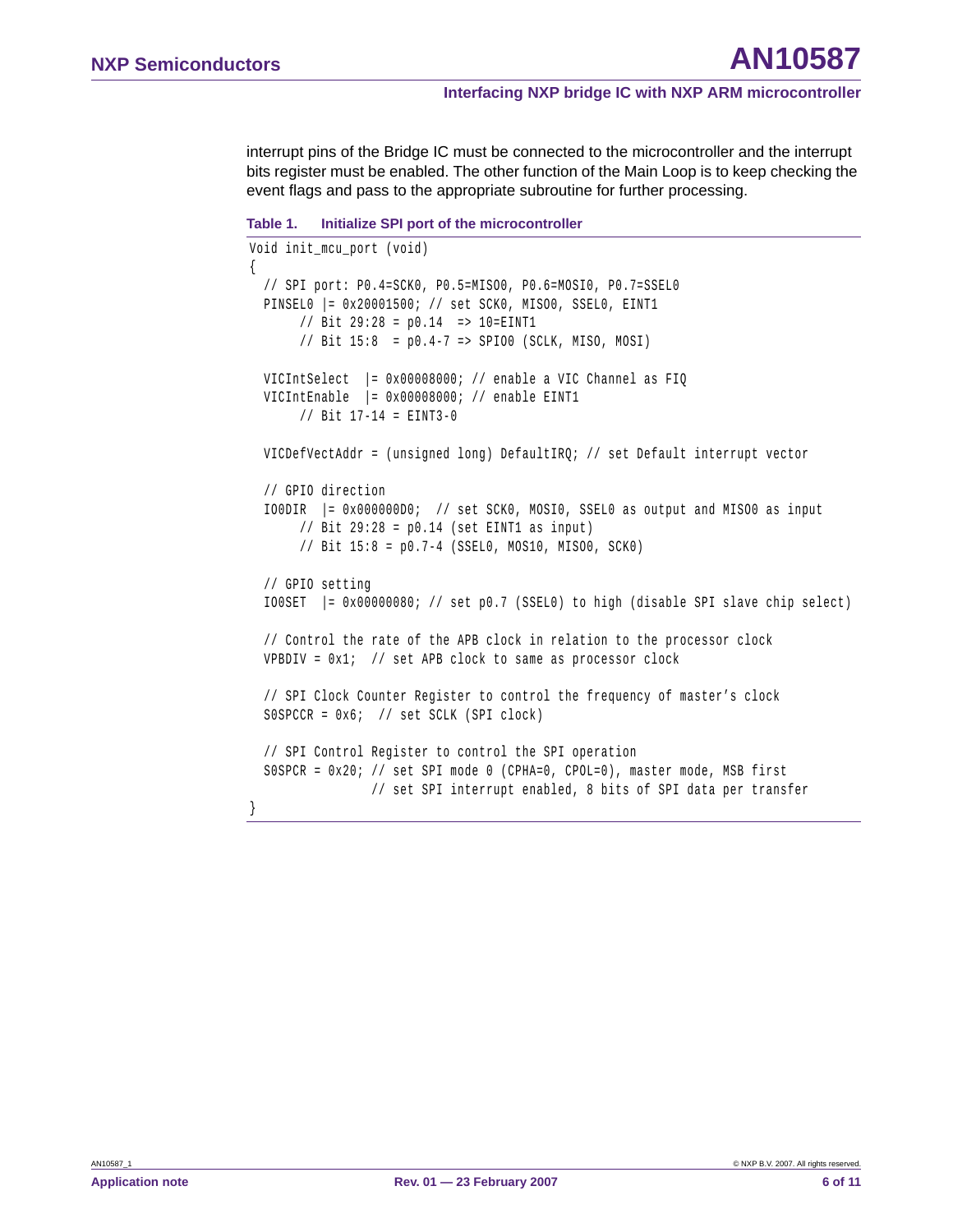#### <span id="page-6-0"></span>**Table 2. Initialize SC16IS752 registers**

```
Void SC16IS752_Init_ChA (void) // program channel A for SPI-UART
{ // set 115200 baud, 8N1
     SPI_wr_752 (LCR, 0x80, 0); // 0x80 to program baud rate
     SPI_wr_752 (DLL, 0x08, 0); // 0x08 = 115.2K with X1 = 14.7456 MHz
     SPI_wr_752 (DLM, 0x00, 0); // divisor = 0x0008 for 115200 bps
     SPI_wr_752 (LCR, 0xBF, 0); // access EFR register
     SPI_wr_752 (EFR, 0X10, 0); // enable enhanced registers
     SPI_wr_752 (LCR, 0x03, 0); // 8 data bit, 1 stop bit, no parity
     SPI_wr_752 (FCR, 0x01, 0); // enable FIFO mode
     SPI_Wr_752 (SPR, 'A', 0); // scratch pad = character A (0x41)
     SPI\_wr\_752 (IODIR, 0xFF, 0); // set GPIO [7:0] to output
                                     // (default: 0x00=input)
     SPI_wr_752 (IOSTATE, 0x00, 0); // set GPIO [7:0] to 0x00 (LEDs on)
     SPI_wr_752 (IER, 0x01, 0); // enable Rx data ready interrupt
}
Void SC16IS752_Init_ChB (void) // program channel B for SPI-IrDA
{
     SPI_wr_752 (LCR, 0x80, 2); // 0x80 to access program baud rate
     SPI_wr_752 (DLL, 0x80, 2); // set IRDA to 2400 bps divider 0x0180
     SPI_wr_752 (DLM, 0x01, 2); // program baud rate high byte
     SPI_wr_752 (LCR, 0XBF, 2); // access EFR
     SPI_wr_752 (EFR, 0X10, 2); // enable enhanced registers
     SPI_wr_752 (LCR, 0x03, 2); // 8 data bit, 1 stop bit, no parity
     SPI\_wr_752 (FCR, 0x01, 2); // enable FIFO mode
     SPI\_wr\_752 (SPR, 'B', 2); // scratch pad = character B (0x42)
     SPI_wr_752 (EFCR, 0x00, 2); // IrDA SIR 115.2 Kbps
     SPI_wr_752 (MCR, 0x40, 2); // enable IRDA mode
     SPI_wr_752 (IER, 0x01, 2); // enable receive interrupt
}
```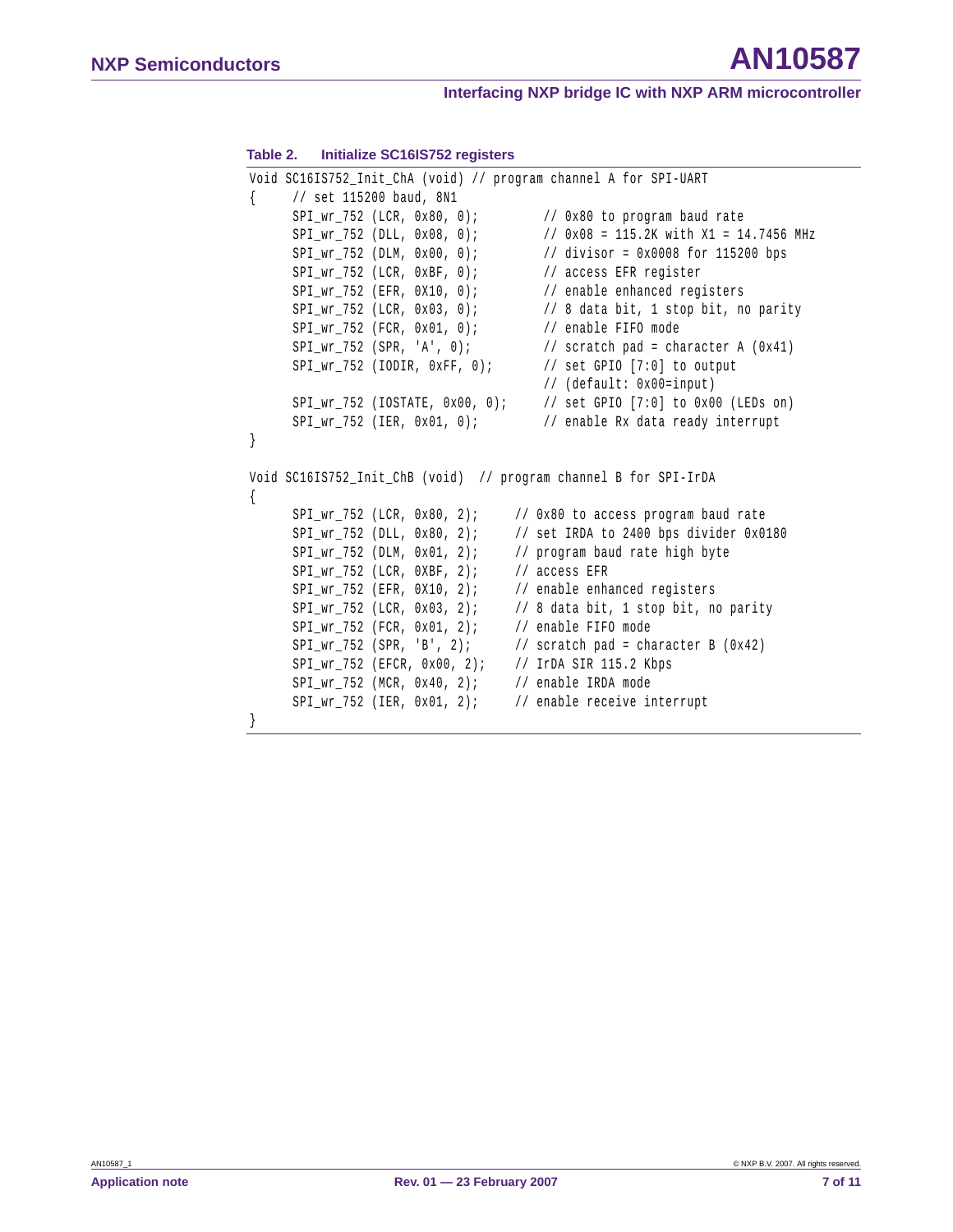## <span id="page-7-1"></span>**6.2 Interrupt Service Routine (ISR)**

The microcontroller uses the Interrupt Service Routine (ISR) to handle an interrupt generated by the Bridge IC. As soon as the Bridge IC generates an interrupt, the ISR checks the interrupt status of the Bridge IC to determine the interrupt sources and sets up proper event flags to inform the Main Loop program for processing the interrupt request.

[Table 3](#page-7-0) shows the interrupt handler read the interrupt identity register to check the interrupt sources such as receiver interrupt. If the receiver interrupt is detected, the interrupt handler will read data from the receiver FIFO of the Bridge IC and store the data.

```
Table 3. Interrupt Service Routine (ISR)
```

```
Void FIQ Handler (void) fiq
{ // Interrupt Service Routine (ISR)
    char ch;
    // check interrupt channel B for SPI-IrDA
    ch = SPI_rd_752 (IIR, 2); // read interrupt identity register
    if (ch & 0x04) { // if receiver (RHR) interrupt
           ch = SPI rd 752 (SC16IS RHR, 2); // read from RxFIFO chB
           SPI_wr_752 (SC16IS_THR, ch, 0); // write to TxFIFO chA
    } // end data ready
    EXTINT = 0x00000002; // clear the peripheral interrupt flag
           // Bit 3-0 = EINT3-0
}
```
## <span id="page-7-2"></span>**6.3 Bus Interface layer**

The Bus Interface layer handles the SPI bus interface between the microcontroller and the Bridge IC. The two functions in the bus interface layer are 'Bus Interface Read' and 'Bus Interface Write'.

## <span id="page-7-3"></span>**6.3.1 Bus Interface Read**

The microcontroller reads data from the SPI bus and stores the data for further processing.

```
Table 4. Bus Interface Read
```

```
BYTE SPI rd 752 (BYTE reg, BYTE channel) // mcu read from SC16IS752
{
    BYTE dataRead;
    reg = (reg<<3) | 0x80; // register address byte
    if (channel==0x02) reg |= channel; // channel address byte
    SPICommand[0] = reg; // register address
    IO0CLR |= 0x00000080; // P0.7 goes low; enable slave chip select
    SPISend(SPICommand, 1); // 1-byte address is sent
    SPIReceive(SPIDataRead, 1); // 1-byte data is read
    dataRead = SPIDataRead[0]; \frac{1}{1} store the read data
    IO0SET |= 0x00000080; // P0.7 goes high; disable slave chip select
    return dataRead;
}
```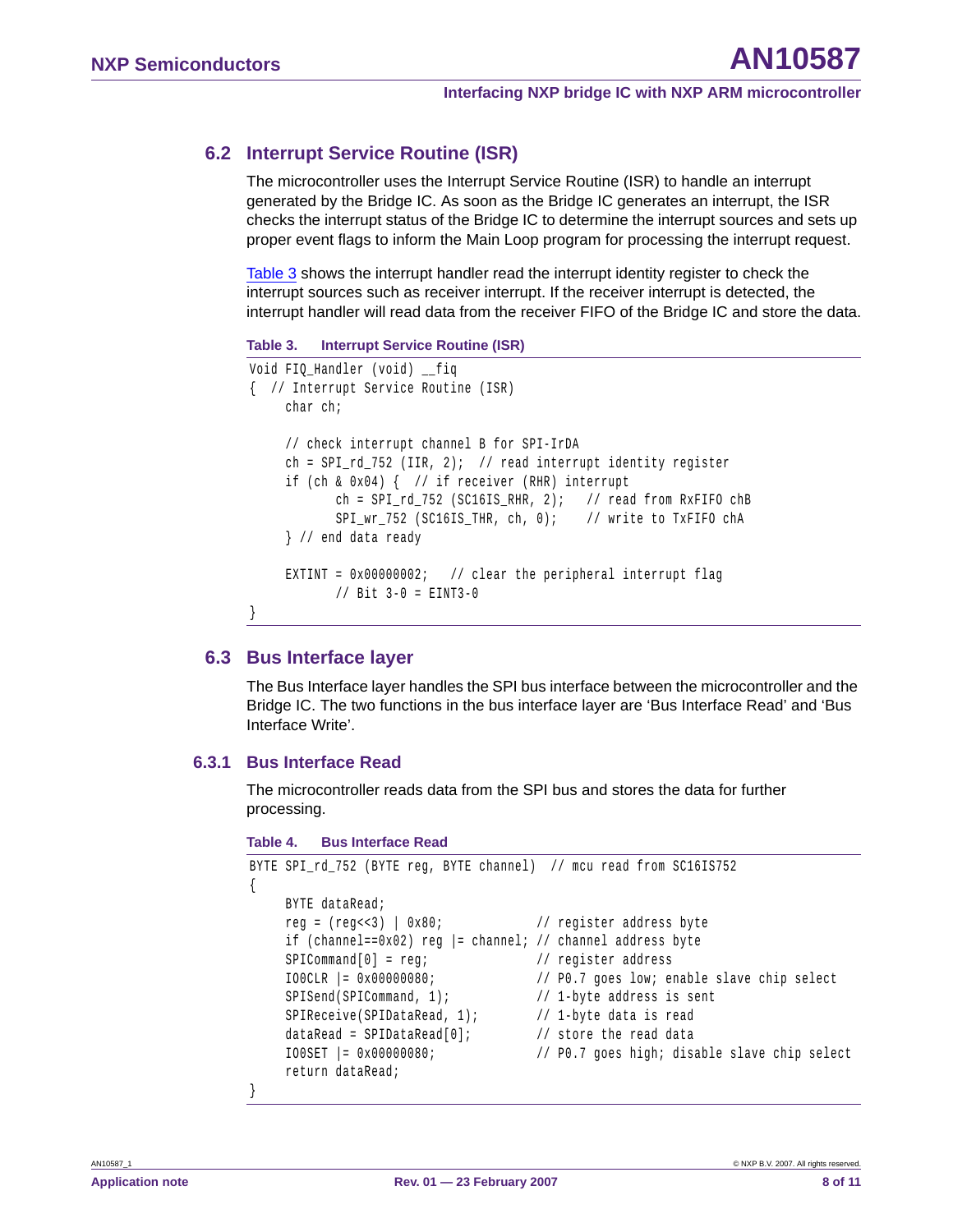#### <span id="page-8-0"></span>**6.3.2 Bus Interface Write**

The microcontroller writes data to the SPI bus for the Bridge IC to read.

```
Table 5. Bus Interface Write
```

```
Void SPI_wr_752 (BYTE reg, BYTE DataByte, BYTE channel) // mcu writes to SC16IS752
{
   reg <<= 3; \frac{1}{2} // register address byte
   if (channel==0x02) reg |= channel; // channel address byte
   SPIDataWrite[0] = reg; // register address
   SPIDataWrite[1] = DataByte; // register data
   IO0CLR |= 0x00000080; // P0.7/SSEL0=low; enable slave chip select
   SPISend(SPIDataWrite, 2); // 2-byte data is sent
   IO0SET |= 0x00000080; // P0.7/SSEL0=high; disable slave chip select
}
```
# <span id="page-8-1"></span>**7. Conclusion**

The NXP Bridge IC provides easy interface to a host controller such as the NXP LPC2148 microcontroller, enables seamless and high-speed SPI or I2C-bus to RS-232 or RS-485 protocols convergence including GPIO for general-purpose input/output and IrDA for wireless links, and offers low voltage operation, low power consumption, and compact design which is suitable for battery-operated applications. In addition, the Bridge IC reduces software overhead, frees up the host controller's resources, increases design flexibility, and improves overall system performance. For more details about the Bridge ICs, please visit our web site at <http://www.NXP.com/interface>to download the data sheets.

## <span id="page-8-2"></span>**8. Abbreviations**

| Table 6.       | <b>Abbreviations</b>                        |  |
|----------------|---------------------------------------------|--|
| <b>Acronym</b> | <b>Description</b>                          |  |
| <b>FIFO</b>    | First In, First Out                         |  |
| <b>GPIO</b>    | General Purpose Input/Output                |  |
| $12C$ -bus     | Inter-Integrated Circuit bus                |  |
| IС             | <b>Integrated Circuit</b>                   |  |
| <b>IrDA</b>    | Infrared Data Association                   |  |
| <b>SPI</b>     | Serial Peripheral Interface                 |  |
| <b>UART</b>    | Universal Asynchronous Receiver/Transmitter |  |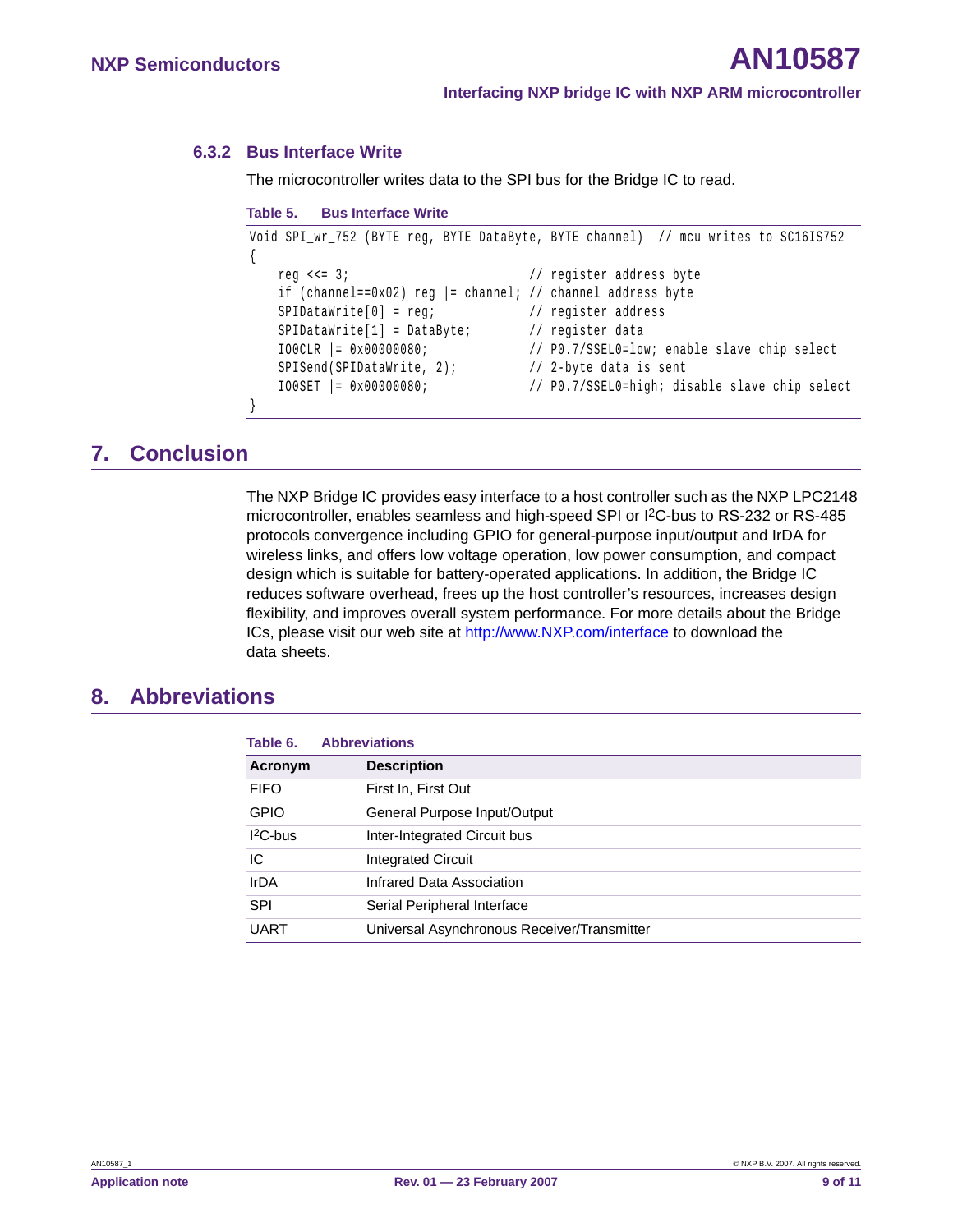# <span id="page-9-0"></span>**9. Legal information**

#### <span id="page-9-1"></span>**9.1 Definitions**

**Draft —** The document is a draft version only. The content is still under internal review and subject to formal approval, which may result in modifications or additions. NXP Semiconductors does not give any representations or warranties as to the accuracy or completeness of information included herein and shall have no liability for the consequences of use of such information.

## <span id="page-9-2"></span>**9.2 Disclaimers**

**General —** Information in this document is believed to be accurate and reliable. However, NXP Semiconductors does not give any representations or warranties, expressed or implied, as to the accuracy or completeness of such information and shall have no liability for the consequences of use of such information.

**Right to make changes —** NXP Semiconductors reserves the right to make changes to information published in this document, including without limitation specifications and product descriptions, at any time and without notice. This document supersedes and replaces all information supplied prior to the publication hereof.

**Suitability for use —** NXP Semiconductors products are not designed, authorized or warranted to be suitable for use in medical, military, aircraft, space or life support equipment, nor in applications where failure or malfunction of a NXP Semiconductors product can reasonably be expected to result in personal injury, death or severe property or environmental damage. NXP Semiconductors accepts no liability for inclusion and/or use of NXP Semiconductors products in such equipment or applications and therefore such inclusion and/or use is at the customer's own risk.

**Applications —** Applications that are described herein for any of these products are for illustrative purposes only. NXP Semiconductors makes no representation or warranty that such applications will be suitable for the specified use without further testing or modification.

## <span id="page-9-3"></span>**9.3 Trademarks**

Notice: All referenced brands, product names, service names and trademarks are the property of their respective owners.

**I 2C-bus —** logo is a trademark of NXP B.V.